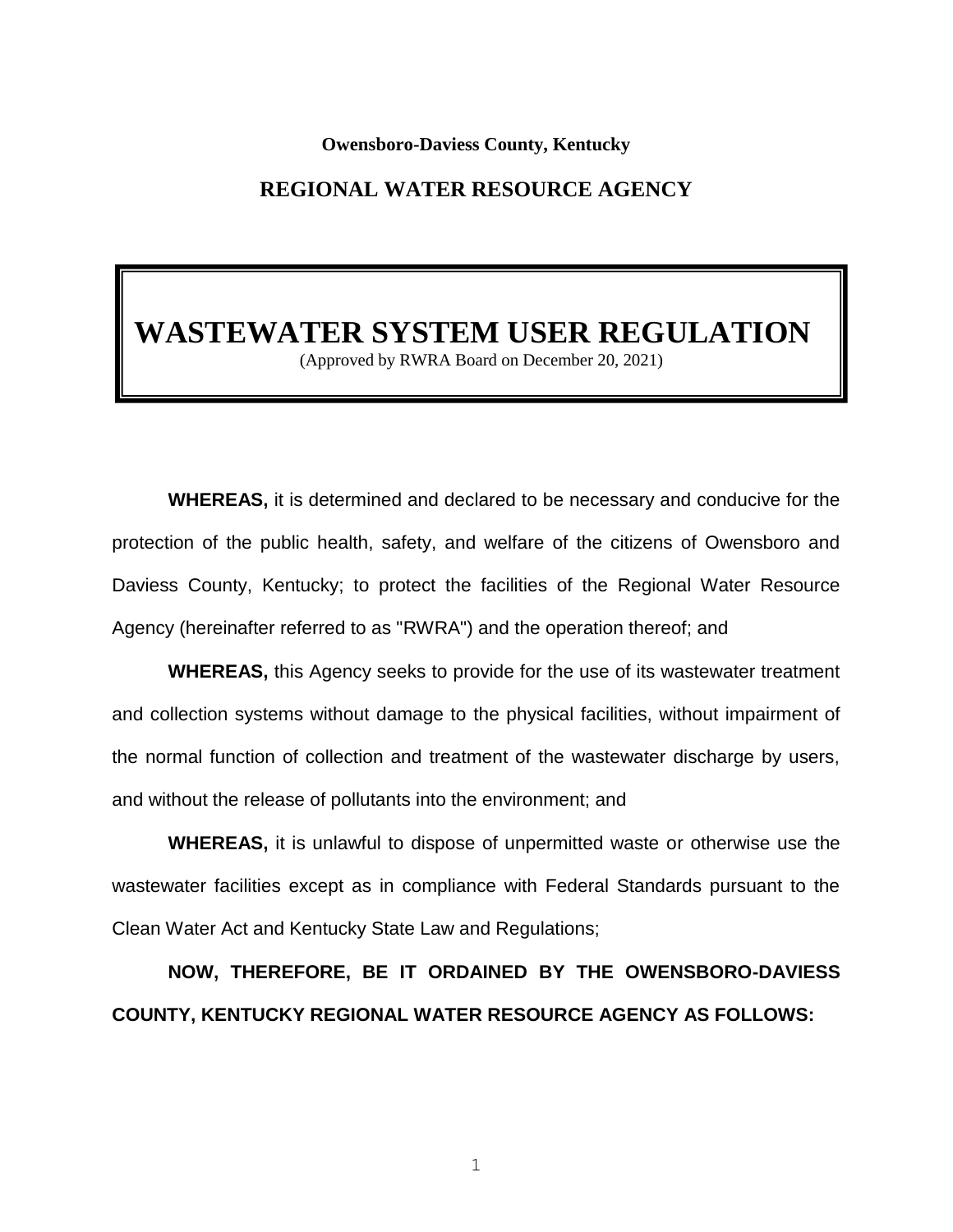#### **ARTICLE I**

## **Section 1. Purpose.**

This regulation provides RWRA with uniform requirements governing the connection to, and the contribution of, wastewater to RWRA facilities through the issuance of permits to both domestic and non-domestic users.

## **Section 2. Definitions**.

Unless the context specifically indicates otherwise, the meanings of the terms used in this regulation shall be:

*Combined Sewer:* A sewer receiving both surface runoff and wastewater*. Easement:* An acquired legal right for the specific use of land owned by others.

*FOG*: Fats, Oils, and Grease as a byproduct of food preparation, cooking, and cleanup of dishes, pots and pans, utensils, and mopping of grease laden floors.

*Person*: Any individual, partnership, committee, association, corporation, public agency, firm, company and any other organization or group or persons, public or private.

*PI Specs:* Owensboro Metropolitan Planning Commission Public Improvement Specifications, Current Edition.

*Public Sewer*: Any sewer dedicated to public use and whose use is controlled by the RWRA.

*RWRA*: Regional Water Resource Agency.

*RWRA Facilities*: Any structure, appurtenance, wastewater collection system line, lift station, wastewater treatment equipment, or any other part of the wastewater system owned by the Regional Water Resource Agency.

*Sanitary Sewer*: A sewer which carries domestic and/or industrial wastewater and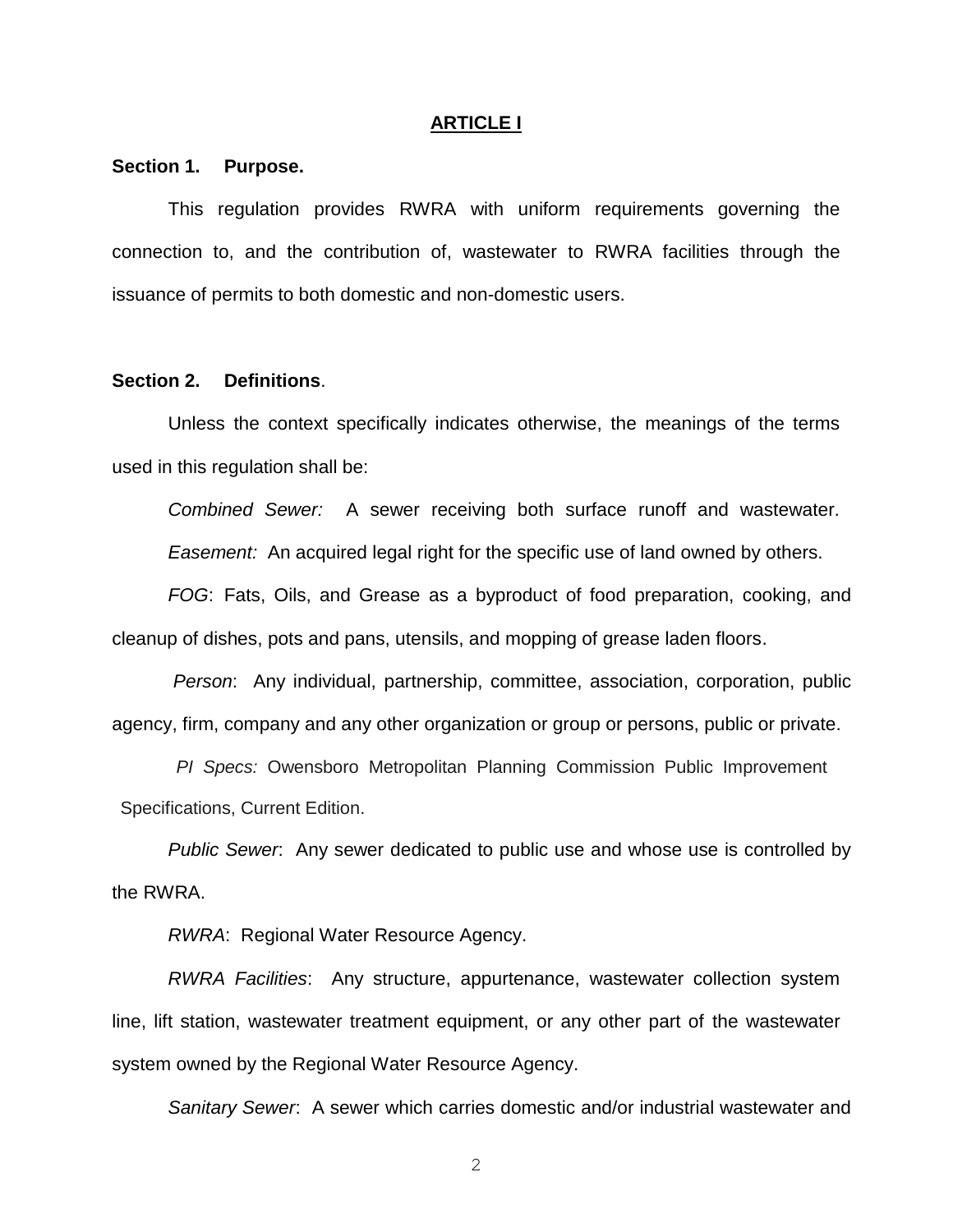to which stormwaters, surface waters and groundwaters are not intentionally admitted.

*Sewer*: A pipe or conduit for carrying wastewater.

*Storm Drain (sometimes termed, "storm sewer")*: A pipe or conduit for carrying storm and surface water drainage, but excludes any domestic or industrial wastewaters.

*Stormwater*: Water that enters inlets or drains connected to storm or combined sewers following wet weather events.

*Wastewater*: The water-carried wastes of the community derived from human or industrial sources, including both domestic and industrial wastewater. Rainwater, groundwater or drainage of uncontaminated water is only a constituent of wastewater in a combined sewer system.

*Wastewater Facilities (System)*: Any and all RWRA facilities used for collecting, conveying, pumping, treating and disposing of wastewater.

*Wastewater Service Line*: The sewer that extends from a property, building, or facility to the wastewater system sewer tap. The construction and maintenance of the wastewater service line shall be the responsibility of the property owner.

*Wastewater System Sewer Tap*: The sewer that extends from the sewer main to a right-of-way or property line.

#### **ARTICLE II**

## **Section 1. Use of Public Sewers**

(a) No Person shall place, deposit, or permit to be deposited, any pollutant or other objectionable waste in an improper or unsanitary manner into any RWRA Facility, except as in compliance with the provisions of this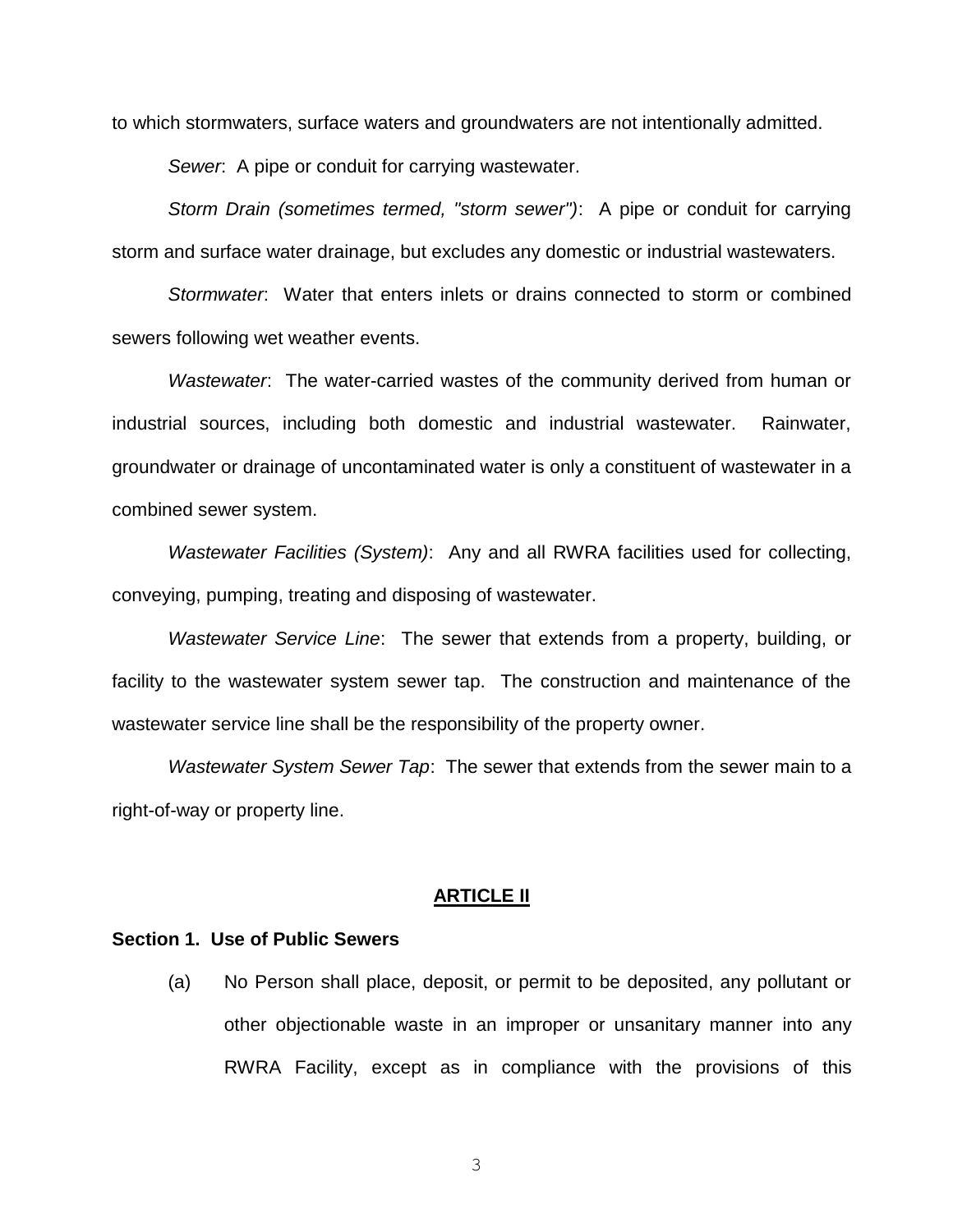regulation, the RWRA Pretreatment Regulation and applicable state and federal laws.

- (b) No Person shall construct or maintain facilities intended or used for the disposal of wastewater within the RWRA's service area, without review and approval of the RWRA or its representative.
- (c) No Person shall connect to the RWRA's Wastewater Facilities without review and approval of the RWRA or its representative.

## **ARTICLE III**

### **Section 1. Wastewater System Connection, Permitting, and Fees.**

- (a) No person shall uncover, make any connections with or opening into, use, alter or disturb any public sanitary or combined sewer or appurtenance thereof without first obtaining permission from the RWRA.
- (b) There shall be three classes of building sewer permits; (a) for residential and commercial service, (b) for service to establishments producing industrial wastewater *(for specific information regarding industrial wastewater, reference the RWRA Pretreatment Regulation*): and (c) permits for commercial customers subject to the RWRA FOG Management Policy but not otherwise subject to the RWRA Pretreatment Regulation (for specific information regarding FOG, reference the RWRA FOG Management Policy). For these permits, the owner or his agent shall make application to the RWRA Engineering Department for a permit. All permit applications shall be supplemented by any plans, specifications, or other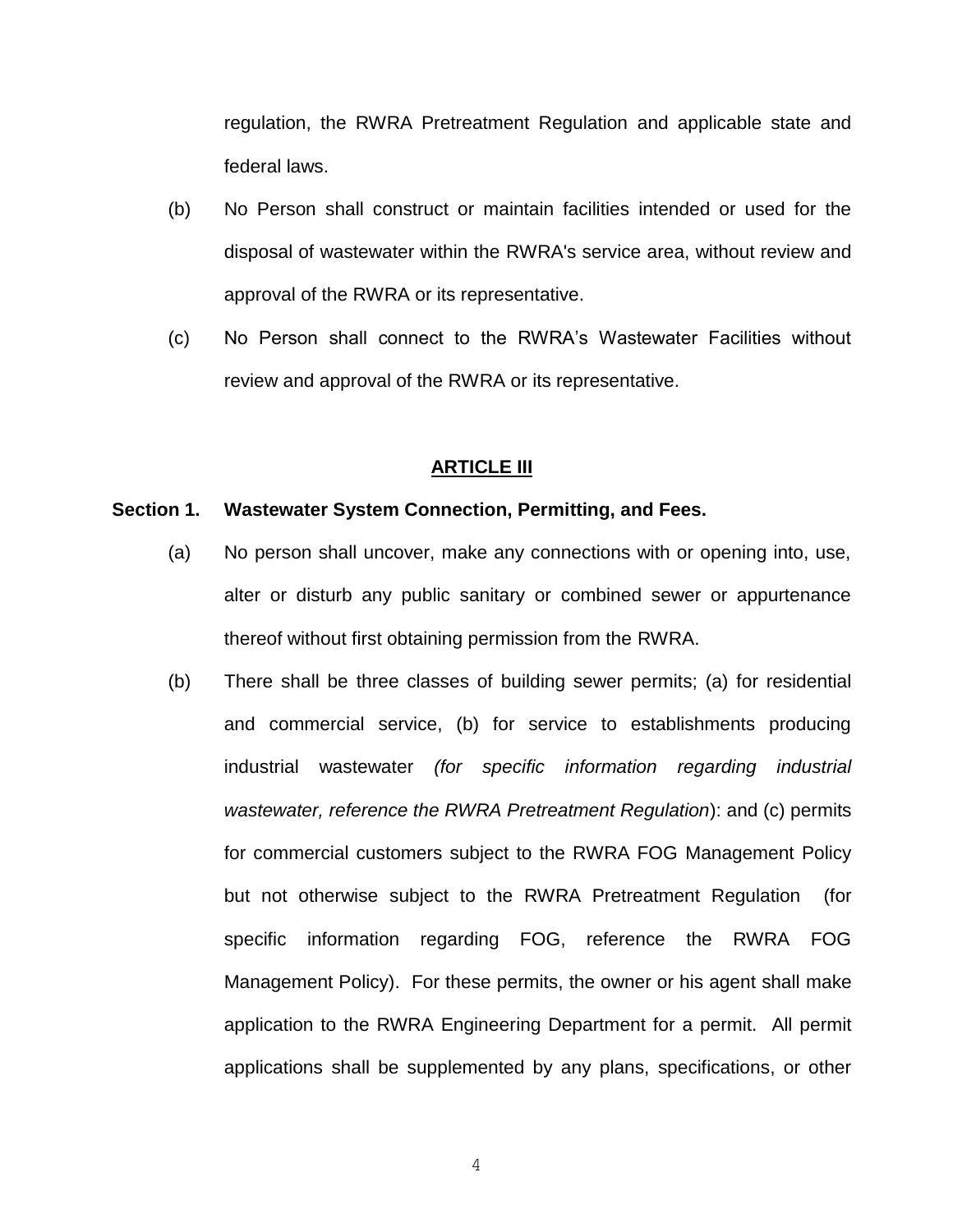information considered pertinent in the judgement of RWRA. Permit fees and connection charges as established by RWRA shall be paid prior to permit approval and sewer connection.

- (c) It shall be necessary for a licensed and bonded plumber representing the property owner to notify an RWRA representative, and provide at least ten (10) days' notice prior to intention to connect to the public wastewater collection system. Such notice shall be in the form of an application for a permit through the Engineering Department. It shall be the duty of said representative to notify the permittee, at the time of issuance of the permit, the location at which the wastewater service connection is to be made.
- (d) All materials used for construction of connections to the wastewater system shall be in accordance with current RWRA-approved ASTM standards and the PI Specs.
- (e) All wastewater system connections will be installed so as to meet or exceed the most current revision of the PI Specs and the State Plumbing Code.
- (f) A separate and independent wastewater service connection shall be provided for every building. Where existing building locations and other physical features make this an unusual hardship and may prevent resolution of an undesirable wastewater problem, RWRA or its designee may approve exceptions; such exceptions to be in writing as part of the permit and recorded for future reference.
- (g) Old wastewater service connections may be used for new buildings only when they are found on examination by an RWRA representative to meet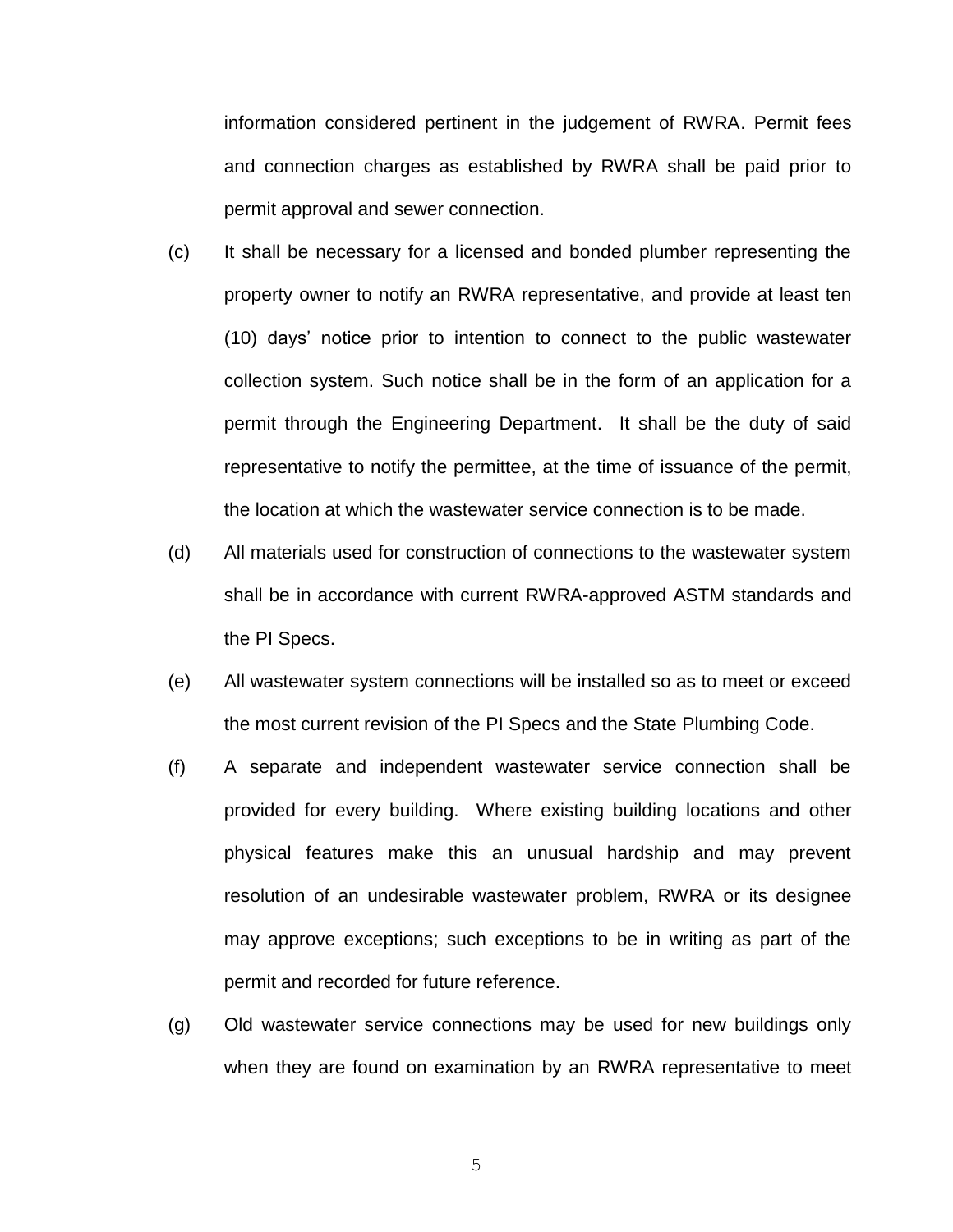all requirements of this regulation and be in sound and unobstructed condition.

- (h) RWRA shall establish a wastewater system connection fee. The connection fee shall offset the costs of administering RWRA functions, which includes but is not limited to, maintaining customer records for billing purposes, recording and mapping locations for wastewater system connection, providing wastewater system information and connection location to contractors, developers, and property owners, and the inspection of connections to the wastewater system, etc. This fee shall be assessed for all new wastewater system connections, whether or not a wastewater system sewer tap exists.
- (i) RWRA shall establish a fee for properties requiring the installation of a wastewater system sewer tap. The fee shall be adequate to cover the installation costs of the tap from the sewer main to the right-of-way or property line, and shall be in addition to the wastewater system connection fee outlined previously in item (h) of this section. Said installation shall be performed by RWRA or its designated representative.
- (j) RWRA may establish fees and/or surcharges for areas that require new or expanded wastewater services. These fees and/or surcharges will offset costs to provide service to those areas.

## **Section 2. Installation, inspection, and repair costs.**

(a) The applicant must contact RWRA prior to the physical connection of the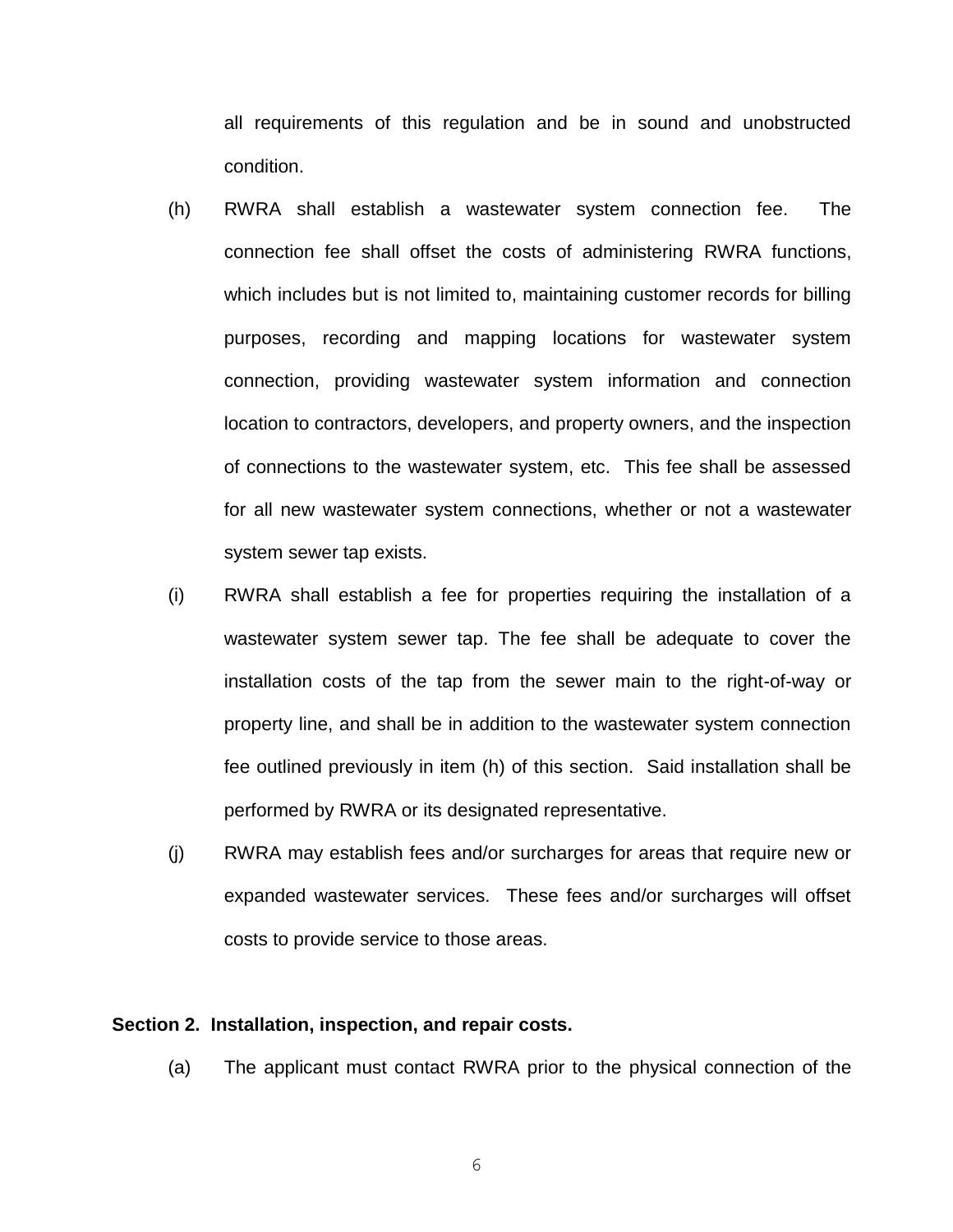property's wastewater service line to the wastewater system sewer tap. This connection shall be made under the supervision or authorization of RWRA. All connections shall be tested according to the PI Specs and RWRA-approved guidelines.

- (b) All costs and expenses associated with the installation and connection to RWRA facilities shall be the responsibility of the owner or applicant. The owner shall indemnify RWRA for any loss or damage that may be directly or indirectly resulting from the installation of, or connection to, RWRA facilities.
- (c) Permit applicants shall replace, backfill, or reconstruct, in accordance to RWRA standards and specifications, any disturbed properties which may include, but are not limited to, openings or cuts in any sidewalk, grass plot, or other public way which becomes necessary in order to connect to RWRA facilities. All costs associated with said replacement shall be the responsibility of the applicant.
- (d) The owner or applicant shall insure that all excavations for repair or connection to RWRA facilities shall be adequately guarded with barricades and/or any other safety devices as required by all local, State and Federal codes and ordinances.
- (e) In the event it should become necessary to make a cut in a public street in order to repair a wastewater system sewer tap, RWRA or its representative at the specific request of the plumber shall, after a reasonable notice, perform the necessary work and charge the plumber based upon a time and material cost. Street surface repair costs will also be the responsibility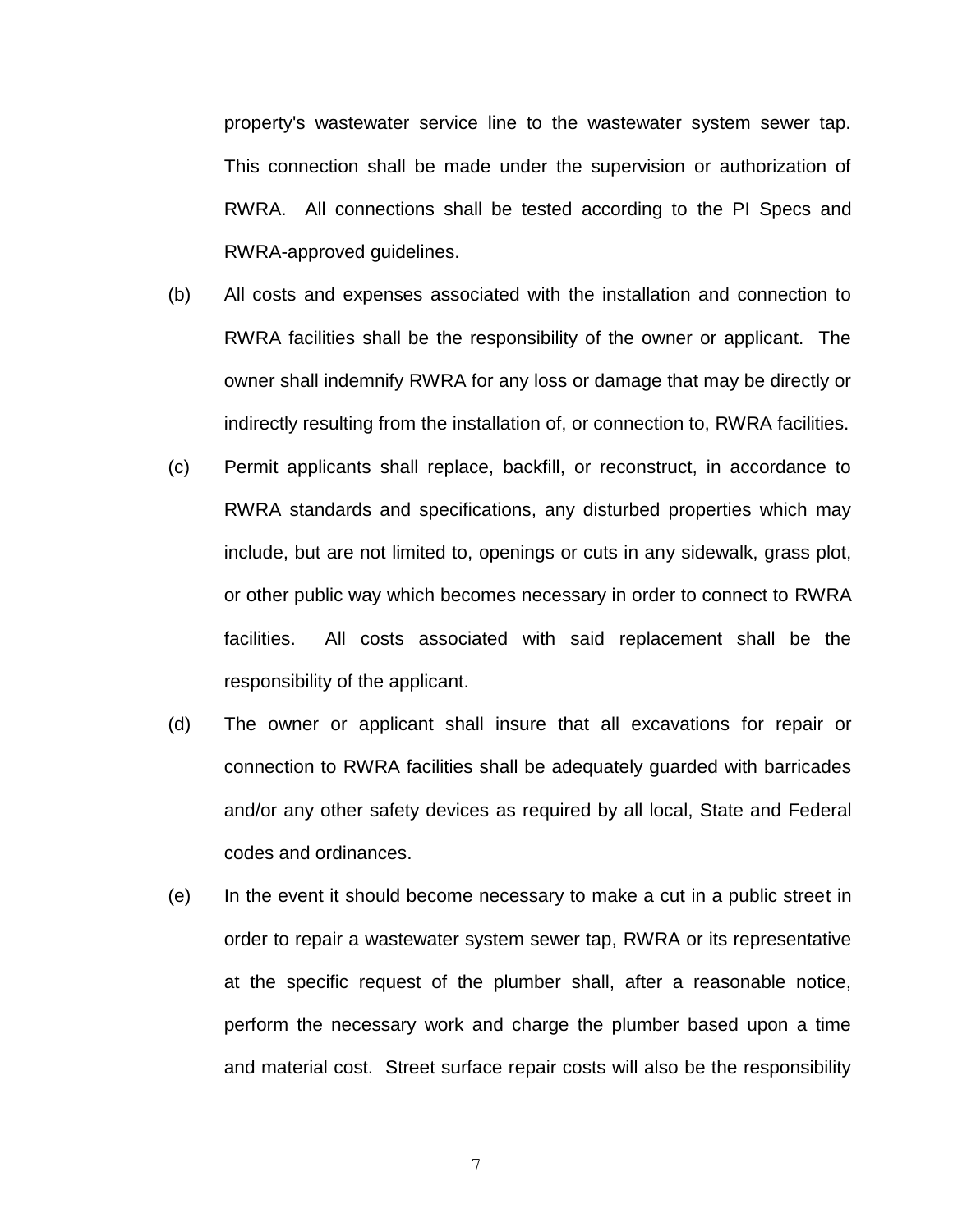of the plumber requesting the wastewater service connection repair.

#### **Section 3. Inflow sources prohibited.**

- (a) Connection of roof, foundation, inlet, or any other drains (whether connected directly or indirectly) or any other intentional source of stormwater, surface water runoff, or groundwater inflow to RWRA sanitary sewers is prohibited.
- (b) Wastewater service lines serving structures which have been demolished or otherwise destroyed shall be disconnected at or near the right-of-way or easement line and sealed as approved by a representative of RWRA to prevent water, dirt, etc., from entering the public wastewater system. This work shall be at the expense of the Property Owner or Applicant.

#### **Section 4. Easement Restrictions.**

RWRA shall prohibit the placement of any permanent structures on RWRA easements. Any non-permanent structures (i.e., fences, storage buildings, etc.) or vegetation (i.e., trees, shrubs, flower beds, etc.) placed on RWRA easements are placed on said easement at the risk of the property owner. Any damage to such structures or vegetation due to sewer failure, sewer repair work, or other sewer-related problems are not the responsibility of RWRA. Replacement costs are also the responsibility of the property owner.